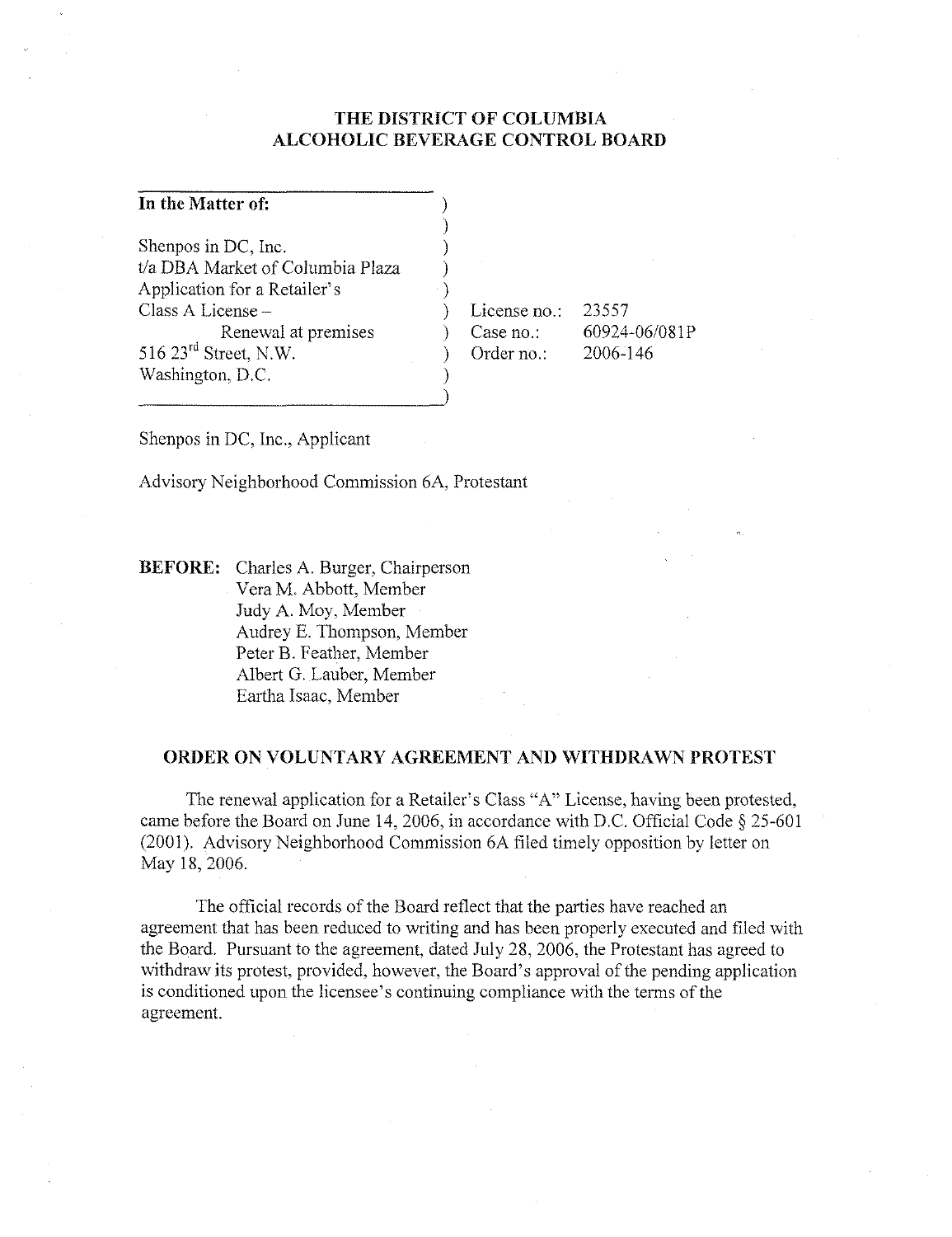# **Shenpos in DC, Inc., LLC t/a DBA Market of Columbia Plaza**  Case **no. 60924-06/081P License no. 23557 Page two**

Accordingly, it is this 9<sup>th</sup> day of August 2006, **ORDERED** that:

1. The protest of Advisory Neighborhood Commission 6A, is **WITHDRAWN;** 

2. The new application of Shenpos in DC, Inc., *t/a* DBA Market of Columbia Plaza, for a Retailer's Class "A" License at 516 23<sup>rd</sup> Street, N.W., Washington, D.C., is **GRANTED;** 

3. The above-referenced agreement is **INCORPORATED** as part of this Order; and

4. Copies of this Order shall be sent to the Protestant and the Applicant.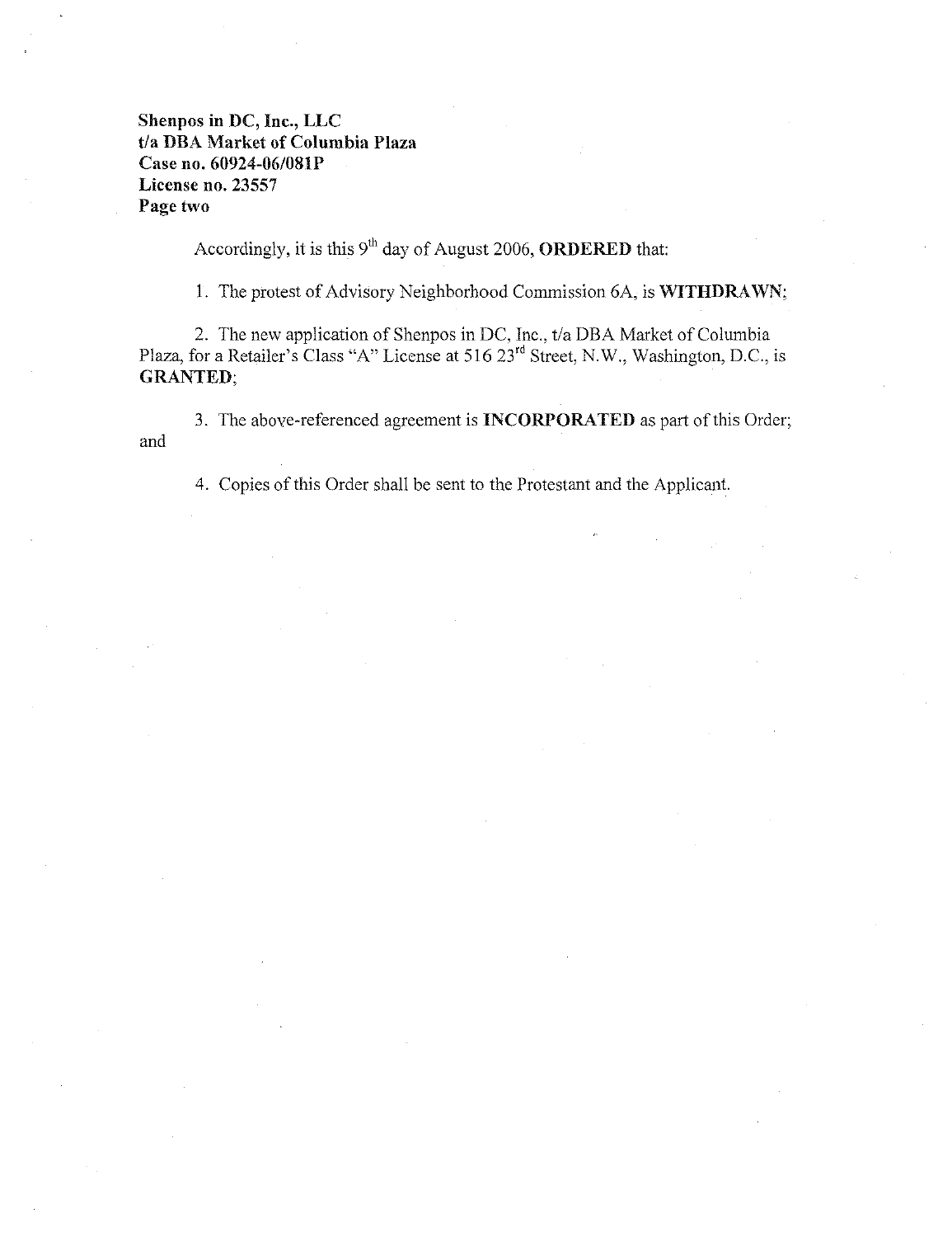**Shenpos in DC, Inc., LLC**  t/a DBA Market of Columbia Plaza Case no. 60924-06/081P **License no. 23557 Page three** 

> District of Columbia Alcoholic Beverage Control Board

Charles A. Burger, Chairperson

 $\frac{U_{\ell}^{2}}{U_{\ell}^{2}}$ Vera M. Abbott, Member

Jud $\mathcal A$ . Moy. Member

Audrey E. Thompson, Member

Peter B. Feather, Member

Albert G. Lauber, Member

Eartha Isaac. Member

Pursuant to 23 DCMR § 1719.1 (April 2004). any party adversely affected may file a Motion for Reconsideration of this decision within ten (10) days of service of this Order with the Alcoholic Beverage Regulation Administration. 941 North Capitol Street. N.E., Suite 7200, Washington, D.C. 20002.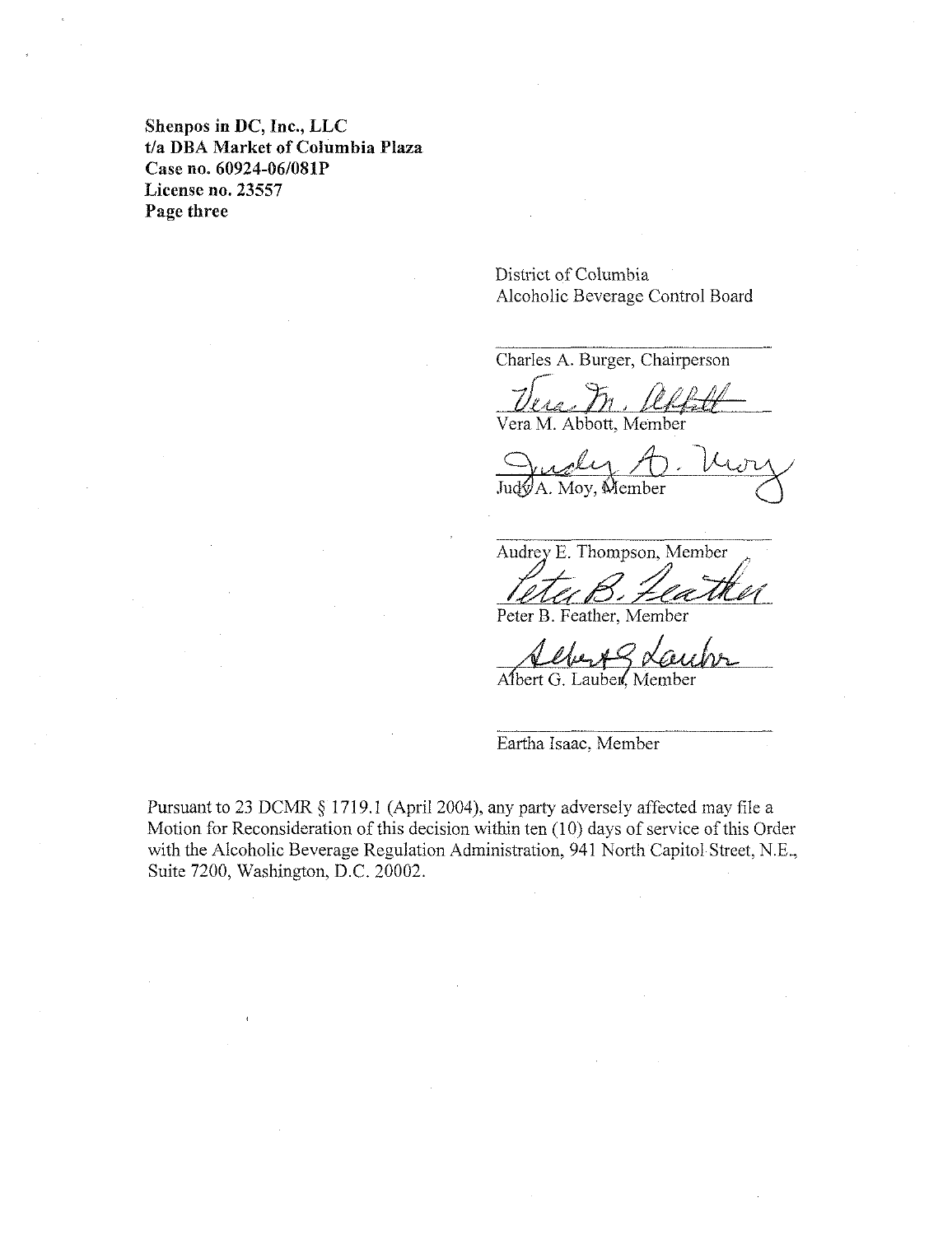#### **COOPERATIVE AGREEMENT**

## Concerning operation of Shepnos in DC, Inc, DBA Market at Columbia Plaza

of column!

AGREEMENT made this  $28^{10}$  day of July, 2006 by and between Shepnos in DC, Inc. DBA Market at Columbia Plaza (Applicant); Columbia Plaza Tenants Association (CPTA) and Advisory Neighborhood Commission ANC 2A (ANC 2A), together the "Parties."

#### **RECITALS**

1. Applicant has filed an application with the D.C. Alcoholic Beverage Control Board (Board) for renewal of a Class "A" liquor store license (CA Lic # 23557).

 $2.$ CPTA and ANC 2A have substantial concerns about the impact of the ongoing operation of the Applicant's retail liquor business in conjunction with a food market on the peace, order and quiet of the neighborhood.

3. At its regularly scheduled meeting on May 16, 2006, ANC 2A, with six of six commissioners in attendance, a quorum at a duly called public meeting, voted unanimously to protest the renewal of Applicant's license, and authorized Commissioner Dorothy Miller to act as the ANC's representative in negotiating a cooperative agreement with the Applicant or in presenting the ANC's concerns to the Board.

AGREEMENTS 12 or 16 ounce from the cans or bottles  $\left\{\frac{12}{12} \text{ or } 16\right\}$  and the sold, nor "bumpers" of beer (40-ounce cans or bottles) nor half-pints of spirits. Writes will be sold only in 750 milliliter or one-lit nor "bumpers" of beer (40-ounce cans or bottles) nor half-pints of spirits. While when we get the sold only in 750 milliliter or one-liter bottles.

3. Trash, Garbage and Rodent Control: Applicant shall maintain regular trash and garbage removal service so that trash does not exceed the capacity of the dumpsters or containers. Applicant will regularly remove trash from the trash area, and ensure that the trash area remains clean. Trash and garbage will be deposited in rodent-proof dumpsters with properly fitting covers, and the dumpsters will remain fully closed except when trash or garbage is being added or removed. Applicant will make every reasonable effort to eliminate food sources for rodents.

4. Exterior and Public Space: Applicant will assist in removing trash from the area in front of the store as needed. Applicant will refuse deliveries from commercial vehicles parked on 23d Street, NW and require that deliveries be made from vehicles using the agar loading dock a comply with all applies the Metrician on deliveries from 23d Street, NW as promulgated by D. DOT or other competent authority. S. consent of the Parties with the approval of the Board.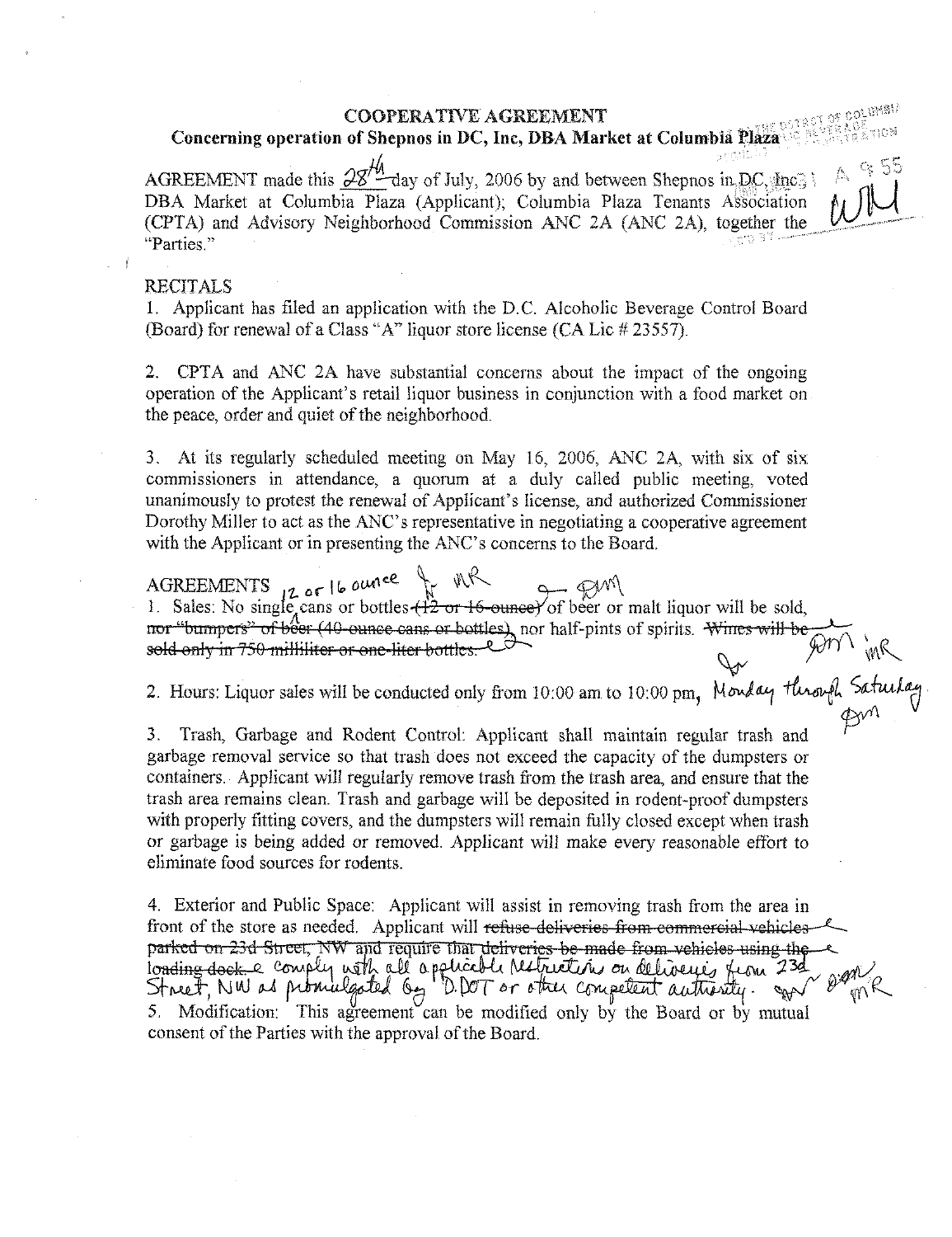6. Other Laws: In addition to the foregoing, Applicant will operate in compliance with all applicable laws and regulations governing the operation of his businesses.

Availability of This Agreement: Applicant will familiarize all managers and  $7<sub>1</sub>$ employees of Applicant with the terms of this agreement, and will make the agreement immediately available upon request to any official representative of any agency of the government of the District of Columbia.

Date:  $\frac{7}{ }$ 

Date: 6

Applicant:

Columbia Plaza Tenants Association

 $By:$ Gu, Owner

 $Bv$  $\overline{n}$  Rubin.  $\overline{P}$ esident

Advisory Neighborhood Commission 2A

By: Derach Miller 7 28-06